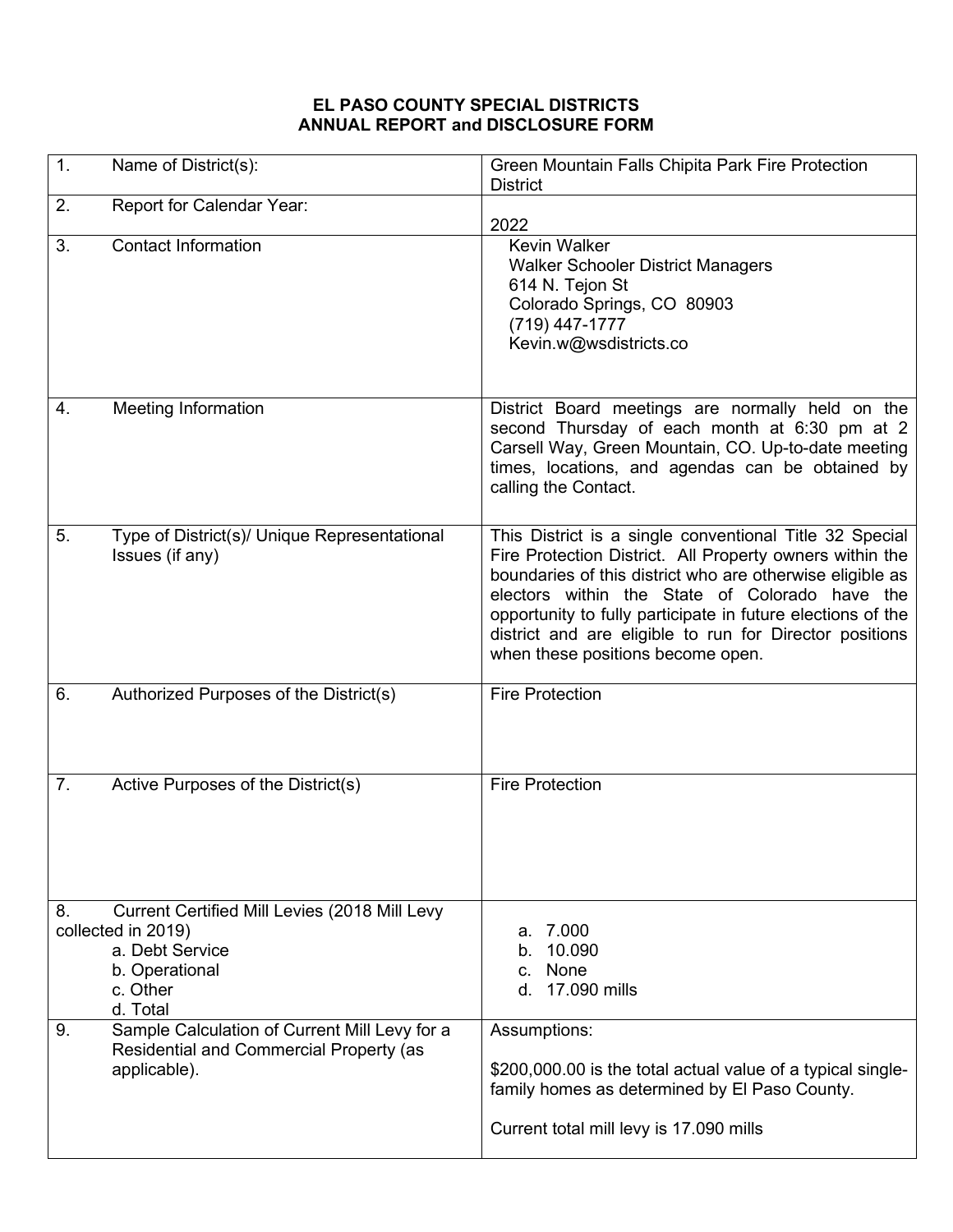|     |                                                                                                                                                                                                                                                                                          | Sample Metropolitan District Mill Levy Calculation for a<br><b>Residential Property:</b><br>\$200,000 x .0715 = \$14,300 (assessed value) x<br>.017090 mills = $$244.39$ per year in taxes owed solely<br>to this Special District at the current mill levy rate.<br>Sample Metropolitan District Mill Levy calculation for a<br><b>Commercial Property:</b><br>$$200,000 \times 29\% = $58,000$ (Assessed Value) x<br>.017090 mills = $$991.22$ per year in taxes solely to this<br>Special District at the current mill levy rate. |
|-----|------------------------------------------------------------------------------------------------------------------------------------------------------------------------------------------------------------------------------------------------------------------------------------------|--------------------------------------------------------------------------------------------------------------------------------------------------------------------------------------------------------------------------------------------------------------------------------------------------------------------------------------------------------------------------------------------------------------------------------------------------------------------------------------------------------------------------------------|
| 10. | Maximum Authorized Mill Levy Caps<br>(Note: these are maximum allowable mill levies<br>which could be certified in the future unless<br>there was a change in state statutes or Board<br>of County Commissioners approvals)<br>a. Debt Service<br>b. Operational<br>c. Other<br>d. Total | N/A                                                                                                                                                                                                                                                                                                                                                                                                                                                                                                                                  |
| 11. | Sample Calculation of Mill Levy Cap for a<br>Residential and Commercial Property (as<br>applicable).                                                                                                                                                                                     | N/A                                                                                                                                                                                                                                                                                                                                                                                                                                                                                                                                  |
| 12. | Current Outstanding Debt of the Districts (as<br>of the end of year of this report)                                                                                                                                                                                                      | 3,186,152                                                                                                                                                                                                                                                                                                                                                                                                                                                                                                                            |
| 13. | Total voter-authorized debt of the Districts<br>(including current debt)                                                                                                                                                                                                                 | \$3,500,000                                                                                                                                                                                                                                                                                                                                                                                                                                                                                                                          |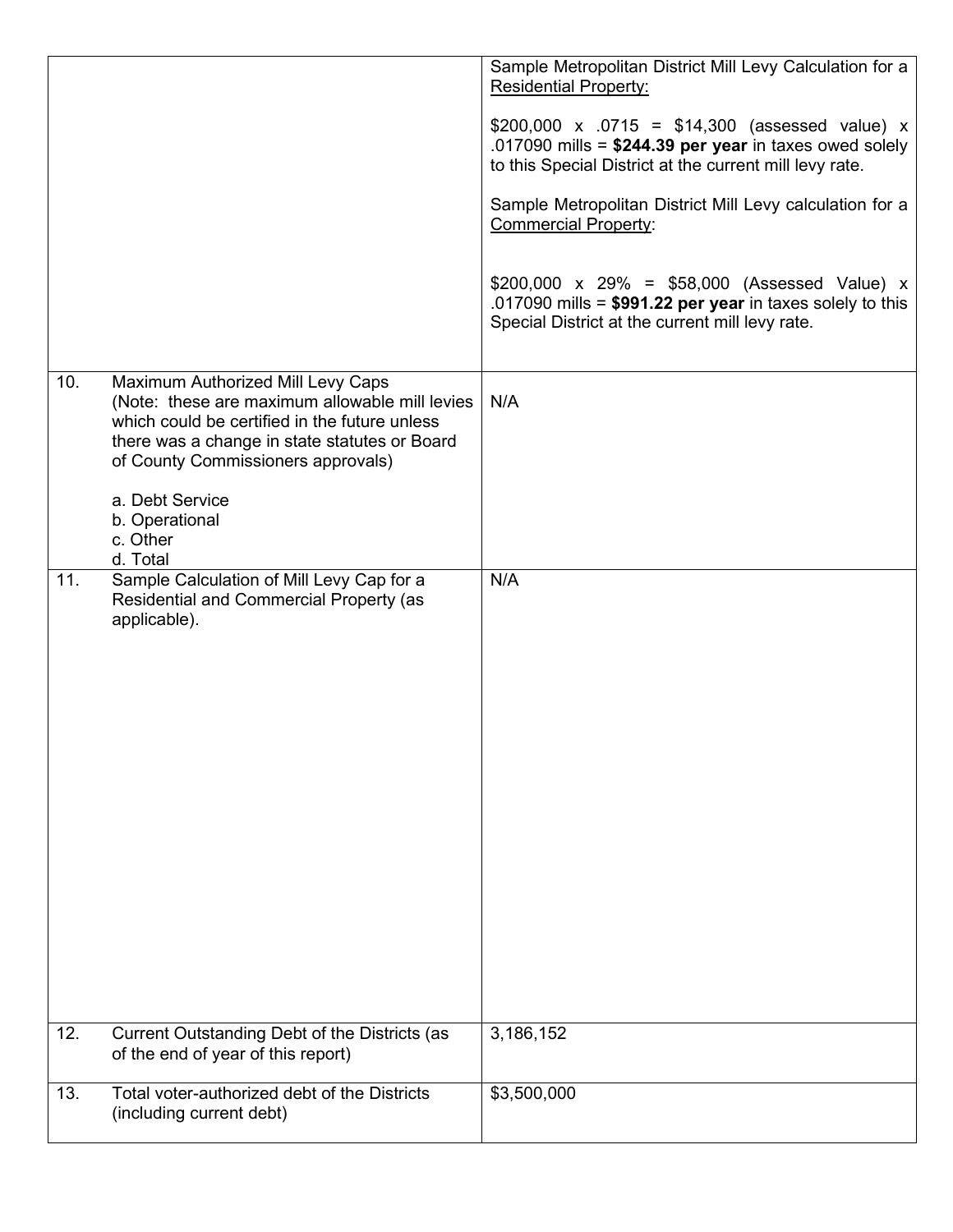| 14. | Debt proposed to be issued, reissued or<br>otherwise obligated in the coming year.        | Series 2017 General Obligate Bond \$3,200,0000 |
|-----|-------------------------------------------------------------------------------------------|------------------------------------------------|
| 15. | Major facilities/ infrastructure improvements<br>initiated or completed in the prior year | None.                                          |
| 16. | Summary of major property exclusion or<br>inclusion activities in the past year.          | None.                                          |